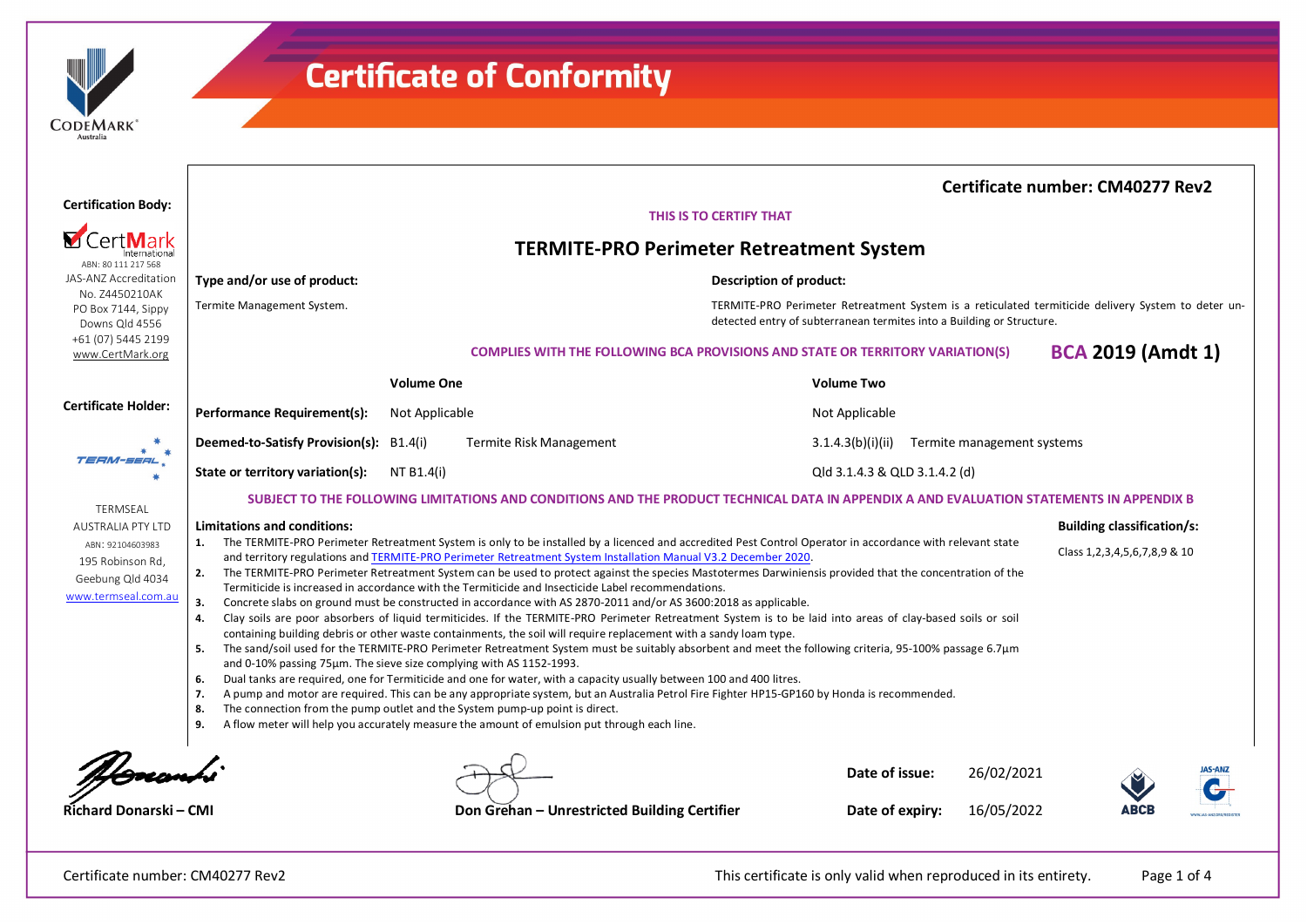

- **10.** The connection between the motor/pump delivery hose and the valve box, requires a stop-cock/ball valve fitting to stop the flow, together with a pressure gauge to monitor the pressure. The pressure should be no more than 40psi (275 kPa); more pressure than this is likely to damage the emitter pipe. The pressure at the pump should not exceed 50psi (345 kPa).
- **11.** The pipe needs to sit close to the footing at a depth of no less than 80mm and no more than 80mm from the perimeter wall of the building with the emitter holes facing up.
- **12.** In Queensland, any external reticulation system must have an advisory sign fixed no greater than 10.0m maximum apart on each elevation and no more than 150mm up the wall from the soil surface in lieu of a 300mm wide by 50mm thick concrete protective strip.
- **13.** In accordance with BCA Volume One 2019 B1.4(i)(ii), including NT variations and BCA Volume Two 2019: Part 3.1.4.3(b)(i)&(ii)), including Qld state variations, a durable notice must be permanently fixed to the building in a prominent location, such as a meter box or the like indicating:
	- a. The method of termite risk management; and
	- b. The date of installation of the systems; and
	- c. Where a chemical is used, its life expectancy as listed on the appropriate authority's register label; and
	- d. The installer's or manufacturer's recommendation for the scope and frequency of future inspection of termite activity.
- **14.** The installers or manufacturers recommendations for the scope and frequency of future inspections for termite activity should be followed.
- **15.** The use of the certified product/system is subject to these Limitations and Conditions and must be read in conjunction with the Scope of Certification below.

Scope of certification: The CodeMark Scheme is a building product certification scheme. The rules of the Scheme are available at the ABCB website www.abcb.gov.au. This Certificate of Conformity is to confirm that the relevant requirements of the Building Code of Australia (BCA) as claimed against have been met. The responsibility for the product performance and its fitness for the intended use remain with the Certificate Holder. The certification is not transferrable to a manufacturer not listed on Appendix A of this certificate.

Only criteria as identified within this Certificate of Conformity can be used for CodeMark certification claims. Where other claims are made in a client's Installation Manual, Website or other documents that are outside the criteria on this Certificate of Conformity, such criteria cannot be used or claimed to meet the requirements of this CodeMark certification.

The NCC defines a Performance Solution as one that complies with the Performance Requirements by means other than a Deemed-to-Satisfy Solution. A Building Solution that relies on a CodeMark Certificate of Conformity that certifies a product against the Performance Requirements cannot be considered as Deemed-to-Satisfy Solution.

This Certificate of Conformity may only relate to a part of a Performance Solution. In these circumstances other evidence of suitability is needed to demonstrate that the relevant Performance Requirements have been met. The relevant provisions of the Governing Requirements in Part A of the NCC will also need to be satisfied.

This Certificate of Conformity is issued based on the evidence of compliance as detailed herein. Any deviation from the specifications contained in this Certificate of Conformity is outside of this document's scope and the installation of the certified product will not be covered by this Certificate of Conformity. This may result in the product being classified as a non-conforming building product.

**Disclaimer:** The Scheme Owner, Scheme Administrator and Scheme Accreditation Body do not make any representations, warranties or guarantees, and accept no legal liability whatsoever arising from or connected to, the accuracy, reliability, currency or completeness of any material contained within this certificate; and the Scheme Owner, Scheme Administrator and Scheme Accreditation Body disclaim to the extent permitted by law, all liability (including negligence) for claims of losses, expenses, damages and costs arising as a result of the use of the product(s) referred to in this certificate.

When using the CodeMark logo in relation to or on the product/system, the Certificate Holder makes a declaration of compliance with the Scope of Certification and confirms that the product is identical to the product certified herein. In issuing this Certificate of Conformity, CertMark International has relied on the experience and expertise of external bodies (laboratories and technical experts).

Nothing in this document should be construed as a warranty or guarantee by CMI, and the only applicable warranties will be those provided by the Certificate Holder.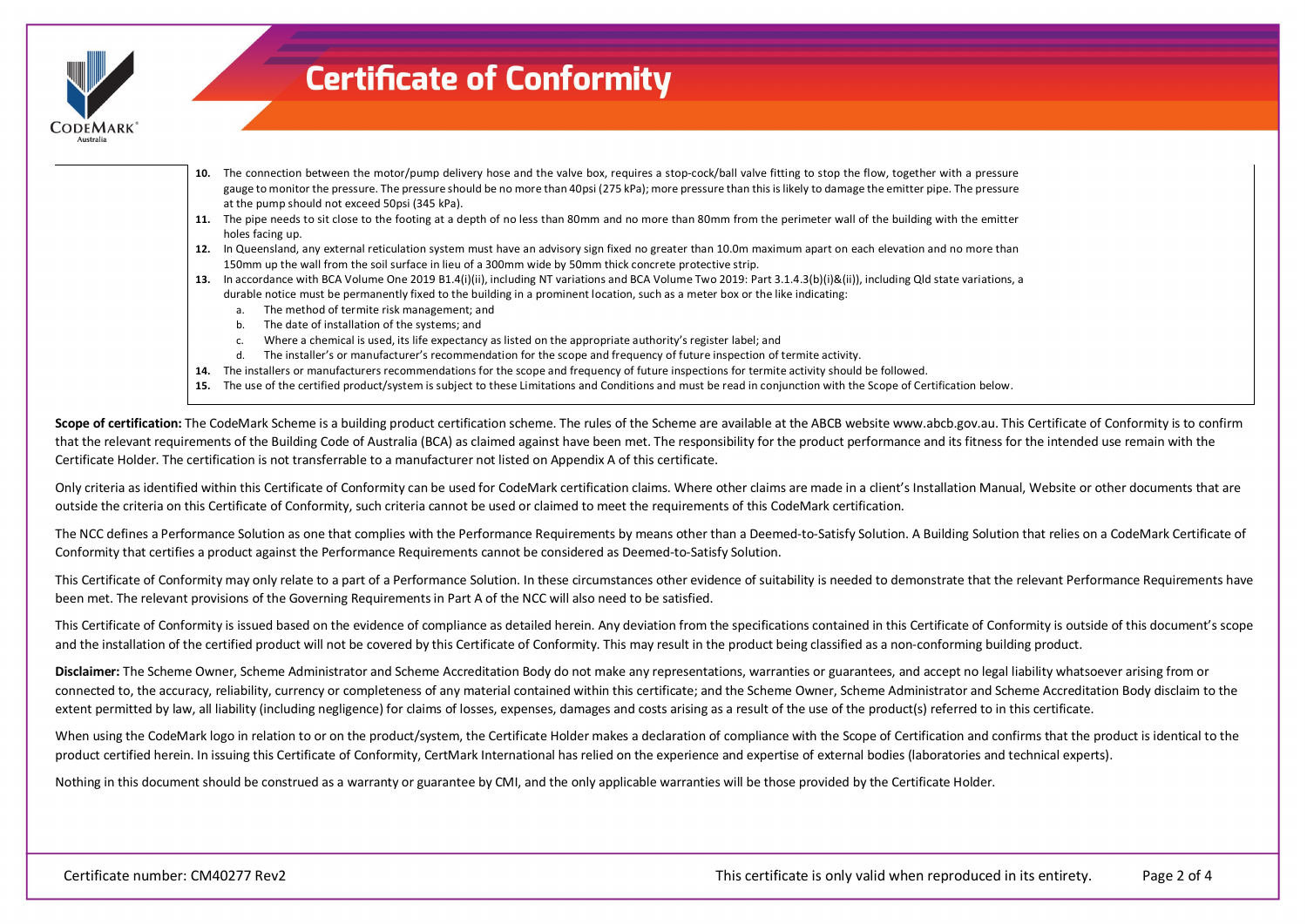

### **APPENDIX A – PRODUCT TECHNICAL DATA**

#### **A1 Type and intended use of product**

Perimeter Retreatment System is a reticulated delivery System which is designed to utilise a APVMA listed Bifenthrin 100 g/L based termiticide to deter un-detected entry of subterranean termites into the Building or Structure.

### **A2 Description of product**

TERMITE-PRO Perimeter Retreatment System is made up of the following products:

| <b>Emitter Pipe</b>        | Code TPRS12134 | The maximum length of pipe run is 35m.                                                                                                                                                                                                                                                                                                                                                                                                                                                                           |
|----------------------------|----------------|------------------------------------------------------------------------------------------------------------------------------------------------------------------------------------------------------------------------------------------------------------------------------------------------------------------------------------------------------------------------------------------------------------------------------------------------------------------------------------------------------------------|
| Pipe Elbow (90°)           | Code TPRS12135 | The thickness of the pipe means it will not bend to go around corners, a 90° Elbow is available for corners. Ratchet Clamps are required to secure the pipe.                                                                                                                                                                                                                                                                                                                                                     |
| <b>Pipe Joiner</b>         | Code TPRS12136 | To join pipe. Ratchet Clamps are required to secure the pipe.                                                                                                                                                                                                                                                                                                                                                                                                                                                    |
| <b>Valve Box</b><br>Labels | Code TPRS12142 | Labels are to be attached to the Stand Pipes within the Valve Box to denote the lengths of pipes and any other relevant details. These are used for calculation<br>of Termiticide required for future pump ups.                                                                                                                                                                                                                                                                                                  |
| <b>Ratchet Clamps</b>      | Code TPRS12137 | Used to tighten up all the connections on the Emitter Pipe.                                                                                                                                                                                                                                                                                                                                                                                                                                                      |
| <b>End Plugs</b>           | Code TPRS12138 | Used at the ends of the Emitter Pipe. Used to prevent the Termiticide from flowing freely from the end of the pipe thus keeping the Emitter Pipe under<br>pressure. Fit a Ratchet Clamp, once the pipe is pushed over the barb, to the ring on the fitting.                                                                                                                                                                                                                                                      |
| <b>Valve Boxes</b>         | Code TPRS12139 | Is mandatory to protect your re-charge Stand Pipe. A Valve Box also makes maintenance easy.                                                                                                                                                                                                                                                                                                                                                                                                                      |
| <b>Stand Pipe Kit</b>      | Code TPRS12140 | The connection between the Emitter Pipe and the Pump Hose is made of a set of fittings designed to minimize the disruption in flow between the pump and<br>the Emitter Pipe.                                                                                                                                                                                                                                                                                                                                     |
|                            |                | The Stand Pipe Kit is supplied assembled and consists of:                                                                                                                                                                                                                                                                                                                                                                                                                                                        |
|                            |                | 1. 25mm Cam-Lock Dust Cap to prevent dirt, vegetation, insects and other foreign object entering the Emitter Pipe between re-charges;<br>2. 25mm Female Cam-Lock Bayonet Fitting - for connection to the Pump Hose;<br>150mm x 25mm diameter Pipe with 2 Ratchet Clamps;<br>3.<br>4. 25mm Elbow; and<br>14mm Bayonet/25mm Threaded Fitting for connection to the Emitter Pipe with one Ratchet Clamp (the 14mm clamp will be fitted once the Emitter Pipe<br>5.<br>is attached to this fitting at the job site). |

### **A3 Product specification**

TERMITE-PRO Perimeter Retreatment System is designed to deliver Australian Pesticides and Veterinary Medicines Authority (APVMA) approved Bifenthrin 100 g/L. To comply with AS 3660.1:2014 and AS 3660.2:2017, the treatments must be applied as per the manufacturers chemical label.